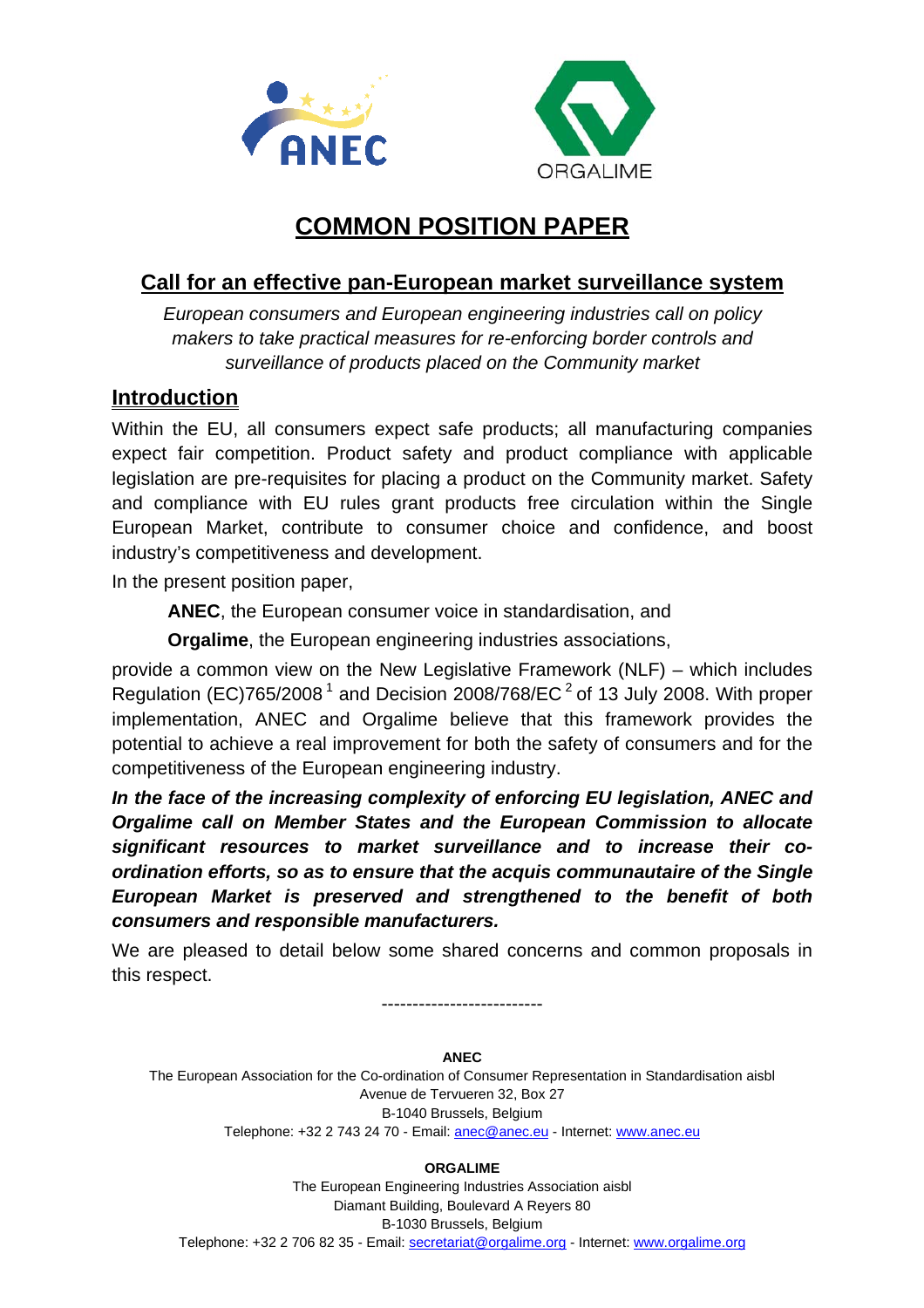## **Position**

ANEC and Orgalime believe that there is an urgent need for governments to take immediate measures and for policy makers to plan the streamlining of European legislation against the model laid down in the New Legislative Framework.

## **Call for immediate measures**

The rule should be simple: a product which is on the internal market must respect all European legislation. No more, no less.

### **Therefore ANEC and Orgalime call on Member States of the EU/EEA to:**

*Commit the necessary resources* - both in terms of staff and funds - to enable them to fulfil their obligations as public enforcement authorities. Such resources are especially needed for tracing products and market operators; for carrying out administrative checks and physical controls against the applicable set of EU laws with support of the related available harmonised standards (EN); for the funding of information campaigns and for supporting co-operation with consumer and trade associations in order to improve local best practices of market surveillance.

*Commit to a co-ordinated approach to market surveillance*, based on available harmonised European standards (EN), for evaluating the risks to the safety of consumers and other users, to the environment or to another core community interest specified in European legislation. In this respect, authorities should participate systematically in the related standardisation activities in order both to contribute their expertise and develop an understanding for the results of standardisation. In case of carrying out physical tests on products in the framework of market surveillance activities, Member States should check products against European standards as referred to in the EC Declaration of Conformity or against the manufacturer's specifications as indicated in the technical file.

*Develop a European co-operation for market surveillance*: rogue traders take advantage of the scattered national enforcement of European product legislation. Therefore, we believe that it is time that Member States organised a peer assessment system of their national market surveillance activities and procedures, with the support of an advisory board open to stakeholders (including consumer and industry organisations) that would develop recommendations on the basis of best practices. PROSAFE could be chosen for such a purpose, acting as a facilitator in operating targeted market surveillance campaigns, upstream communication with customs authorities and downstream communication with manufacturers, trade and consumer organisations.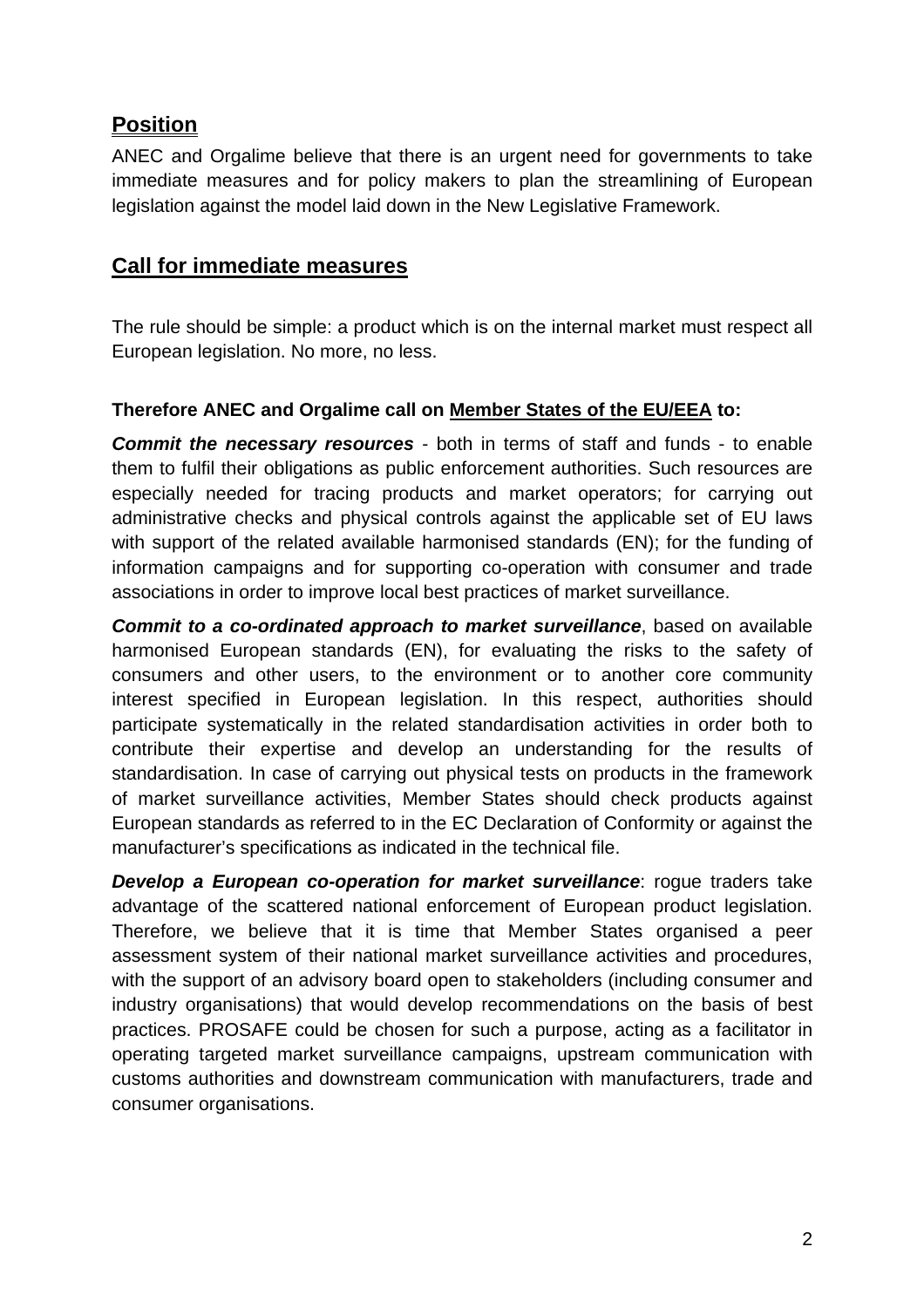*Commit to a cross-policy approach* for the various market surveillance authorities in charge of the enforcement of different legislation applying to the same product: indeed a product which, in one country, is found to be not in compliance with regard to environmental legislation (e.g. REACH) may well also not be in conformity with other EU legislation, including product safety legislation.

*Use ICSMS as a common platform of exchange of information* in case of non compliant products: ICSMS should be improved and could provide such acrosspolicy tool to enhance the speed and efficiency of EU-wide market surveillance and contribute to removing both unsafe and otherwise non-compliant products from the market.

### **ANEC and Orgalime call on the European Commission to:**

*Facilitate implementation of the New Legislative Framework* by clarifying as soon as possible the relationship between Regulation 765/2008/EC and both the General Product Safety Directive 2001/95/EC and sectoral product legislation, such as the Low Voltage Directive and the Machinery Directive, that apply to a large number of consumer products. In particular, the qualification of "serious risk" for rapid alert (RAPEX) notifications should be clarified too.

*Strive to adopt a single set of Risk Assessment Guidelines* for use by enforcement authorities. The Risk Assessment Guidelines which have been developed for the enforcement of the GPSD need to take into consideration the manufacturer's risk assessment which is often documented in standards. This is necessary as the overwhelming majority of e.g. electro-technical consumer products are covered by the design requirements of sectoral legislation. Such clear risk assessment guidelines for authorities would contribute to building a common approach to the market surveillance of non-food products and removing varying legal interpretations by authorities and consequent legal uncertainty for manufacturers.

### **Call for medium and longer term measures**

### **ANEC and Orgalime call on the Member States to:**

*Improve, under co-ordination of the European Commission, the scope,*  reliability and relevance of the EU Injury Database (IDB)<sup>3</sup> on statistics detailing accidents and injuries at work, home and during leisure. This would require an ambitious research programme involving a credible set of volunteer hospitals across the EU, in order to monitor user/consumer behaviour in relation to the main product categories. This would clarify the concept of foreseeable misuse and enable suppliers to improve the safety of their products. It would also help market surveillance authorities to optimise their resources in improving the focus of their surveillance plans and strategies.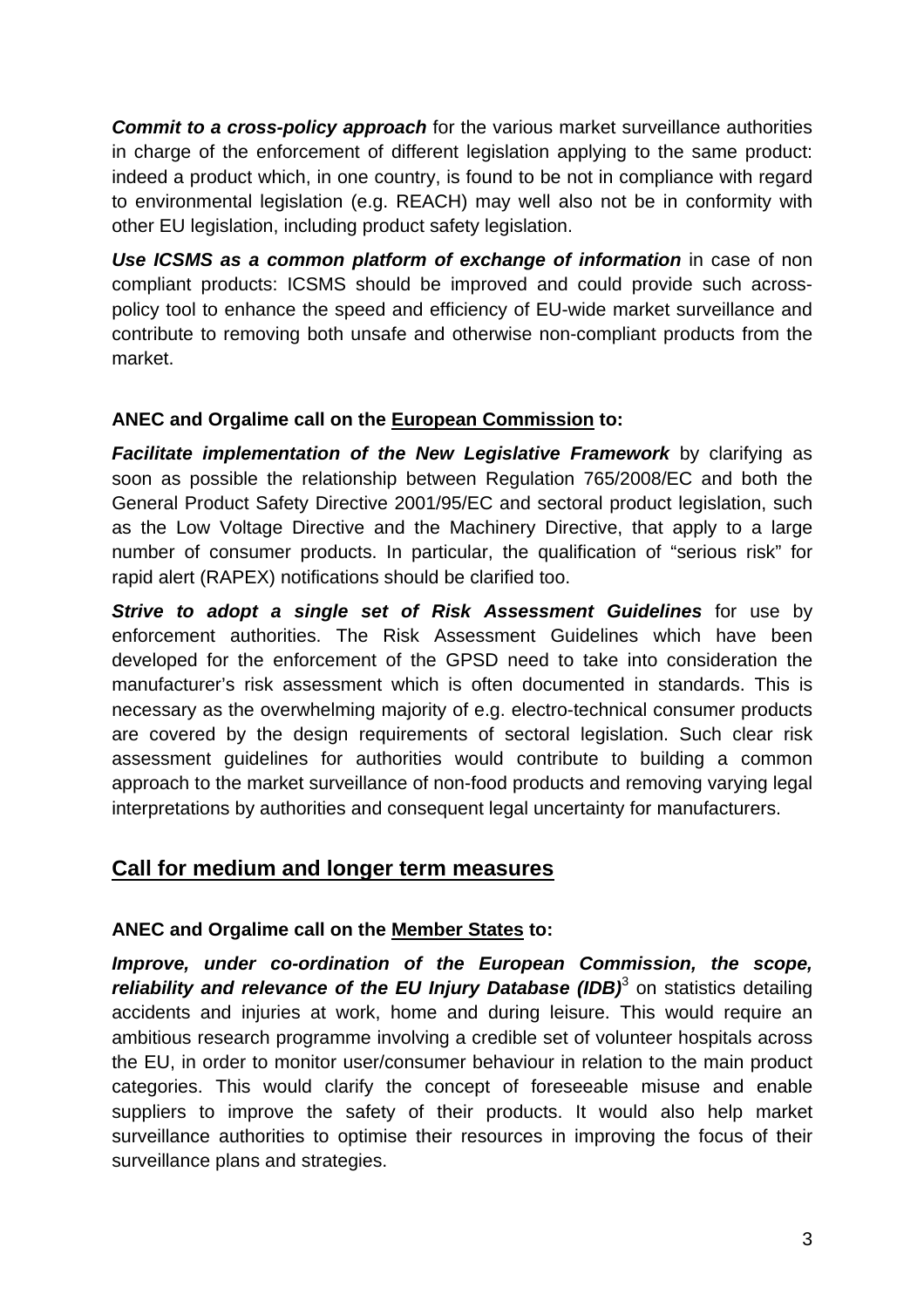**Strengthen their criminal laws** on the placing of dangerous or non-compliant goods on to the Community market. They should adopt deterrent penalties including heavy fines for operators who deliberately breach the rules. The administrative measures putting into effect product bans in particular, if the necessary dialogue with the market operators is not successful, should be made public as often as possible in order to make border controls and market surveillance more visible and act as a deterrent to rogue market operators.

#### **ANEC and Orgalime call on the Council and the European Parliament to:**

*Open up the possibility of financial support*, within the framework of the European Structural funds, in order to assist Member States whose geographic or economic conditions place them in weaker position to fight against illegal trade and unlawful imports from abroad. This is especially true for countries with maritime ports, where 90% of the freight of goods imported into the EU transit every day.

 $-- + * + * + ---$ 

*Note - this common position paper is made available in both ORGALIME and ANEC formats. Although the appearance may differ, the content is identical.* 

22 April 2009

*ANEC-SC-2009-G-014* 

<sup>&</sup>lt;sup>1</sup> Regulation (EC) No 765/2008 of the European Parliament and of the Council of 9 July 2008 setting out the requirements for accreditation and market surveillance relating to the marketing of products and repealing Regulation (EEC) No 339/93 ([JOCE L218/30 of 13/08/2008](http://eur-lex.europa.eu/LexUriServ/LexUriServ.do?uri=OJ:L:2008:218:0030:0047:EN:PDF)).

 $2$  Decision No 768/2008/EC of the European Parliament and of the Council of 9 July 2008 on a common framework for the marketing of products, and repealing Council Decision 93/465/EEC [\(JOCE L218/82 of](http://eur-lex.europa.eu/LexUriServ/LexUriServ.do?uri=OJ:L:2008:218:0082:0128:EN:PDF) 13/08/2008).

<sup>&</sup>lt;sup>3</sup> EU Injury Database:<https://webgate.ec.europa.eu/idb/>